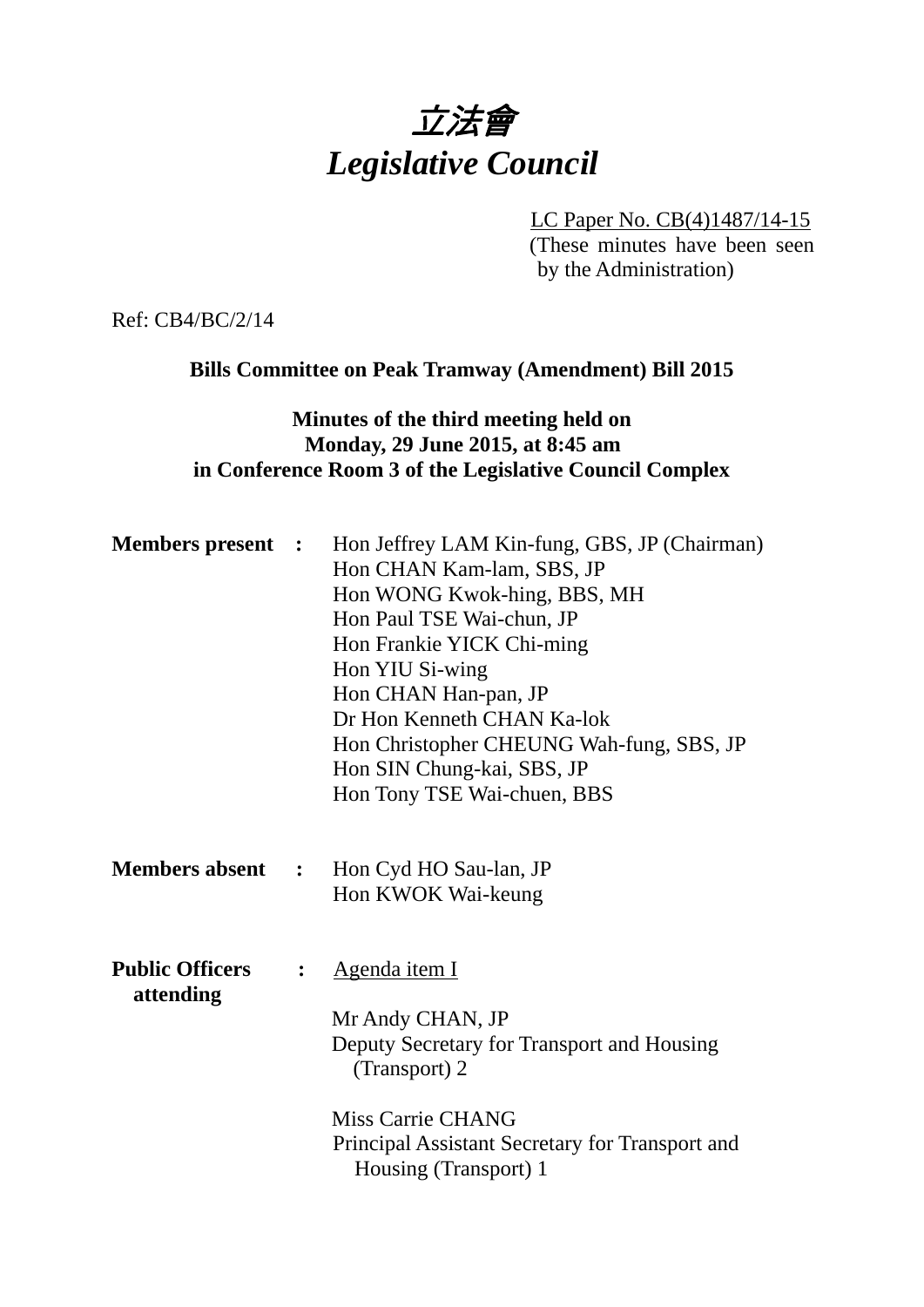|                   | Mr Gilbert MO<br>Deputy Law Draftsman (Bilingual Drafting and<br>Administration)<br>Department of Justice                                     |
|-------------------|-----------------------------------------------------------------------------------------------------------------------------------------------|
|                   | Mr Llewellyn MUI<br><b>Senior Assistant Solicitor General</b><br>Department of Justice                                                        |
|                   | Ms Daphne SIU<br>Assistant Law Officer (Civil) (Advisory) (Acting)<br>Department of Justice                                                   |
|                   | Ms Doris CHOW<br><b>Assistant Director (Regional 1)</b><br><b>Lands Department</b>                                                            |
|                   | Ms Phyllis MCKENNA<br>Assistant Director/Legal/Hong Kong and Tsuen Wan<br>(Legal Advisory and Conveyancing Office)<br><b>Lands Department</b> |
| <b>Attendance</b> | <b>Civic Party</b>                                                                                                                            |
| by invitation     | Miss Tanya CHAN<br>Vice-Chairman                                                                                                              |
|                   | <b>Liberal Party (District Councillor, Central and Western</b><br>(The Peak))                                                                 |
|                   | Mr Joseph CHAN                                                                                                                                |
|                   | <b>Peak Tramways Company Limited</b>                                                                                                          |
|                   | Mr Martyn SAWYER<br>Group Director of Properties of Hongkong and<br>Shanghai Hotels                                                           |
|                   | Ms May TSANG<br><b>General Manager</b>                                                                                                        |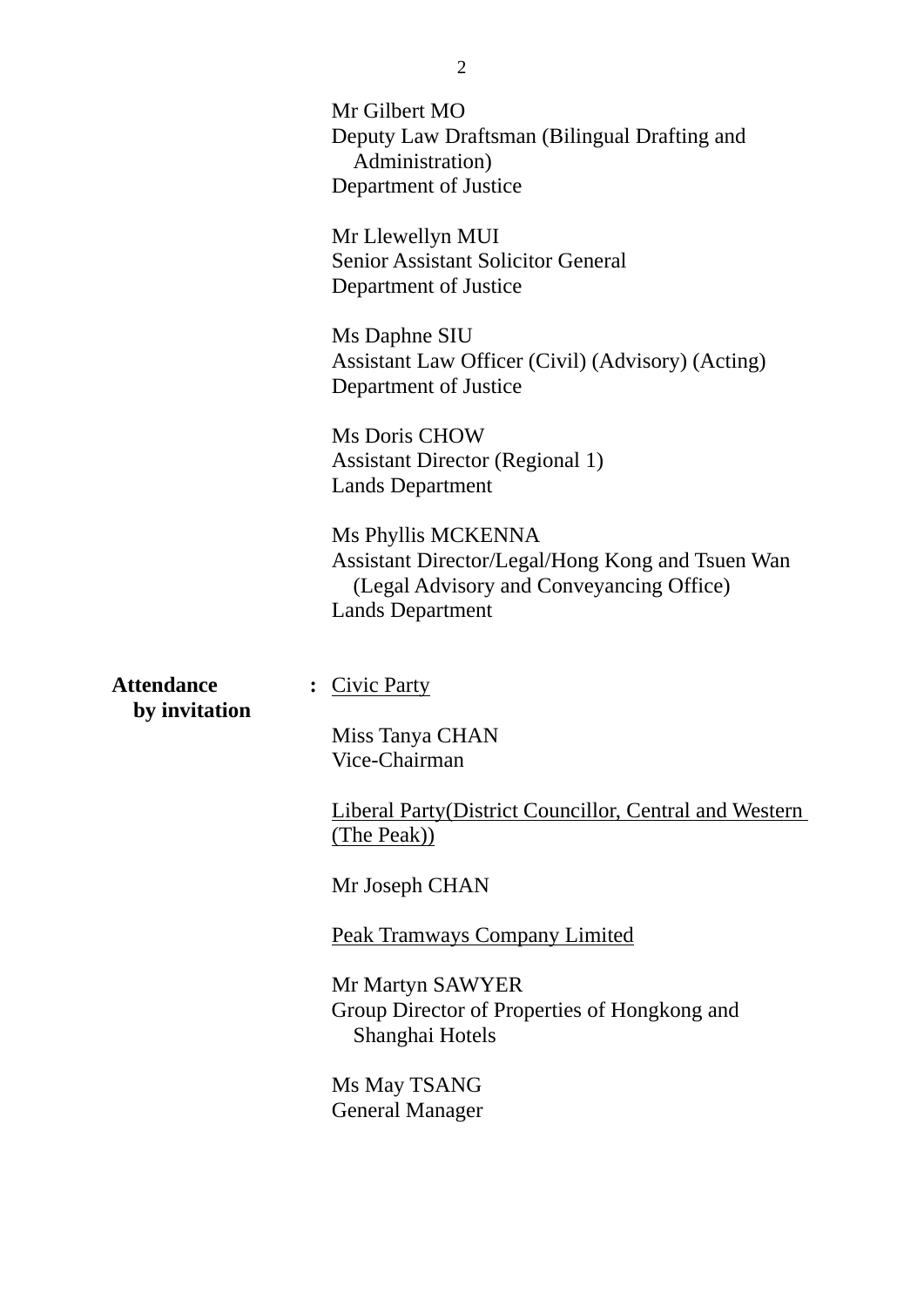| <b>Clerk in attendance : Ms Debbie YAU</b> | Chief Council Secretary (4)5                    |  |
|--------------------------------------------|-------------------------------------------------|--|
| <b>Staff in attendance</b>                 | : Miss Evelyn LEE<br>Assistant Legal Adviser 10 |  |
|                                            | Ms Katrina WU<br>Senior Council Secretary (4)5  |  |
|                                            | Ms Zoe TONG<br>Legislative Assistant (4)5       |  |

#### Action

#### **I. Meeting with deputations and the Administration**

| (LC Paper No. $CB(4)1208/14-15(01)$      | -- List of follow-up actions<br>arising from the discussion at<br>the meeting on 2 June 2015                     |
|------------------------------------------|------------------------------------------------------------------------------------------------------------------|
| LC Paper No. $CB(4)1208/14-15(02)$       | -- Administration's response to<br>issues raised at the meeting on<br>2 June 2015)                               |
| Clause-by-clause examination of the Bill |                                                                                                                  |
| (LC Paper No. CB(3)625/14-15             | -- The Bill                                                                                                      |
| LC Paper No. $CB(4)1006/14-15(01)$       | -- Marked-up copy of the Bill<br>prepared by the Legislative<br>Service Division (Restricted to<br>members only) |

### Discussion

The Bills Committee deliberated (Index of proceedings attached at **Annex**).

# Follow-up actions to be taken by the Administration

2. The Administration was requested to consider/provide the following information –

(a) regarding implementing the proposed mandatory lease arrangement under the exit mechanism by non-legislative means to bind the new operator, consideration should be given to stipulating the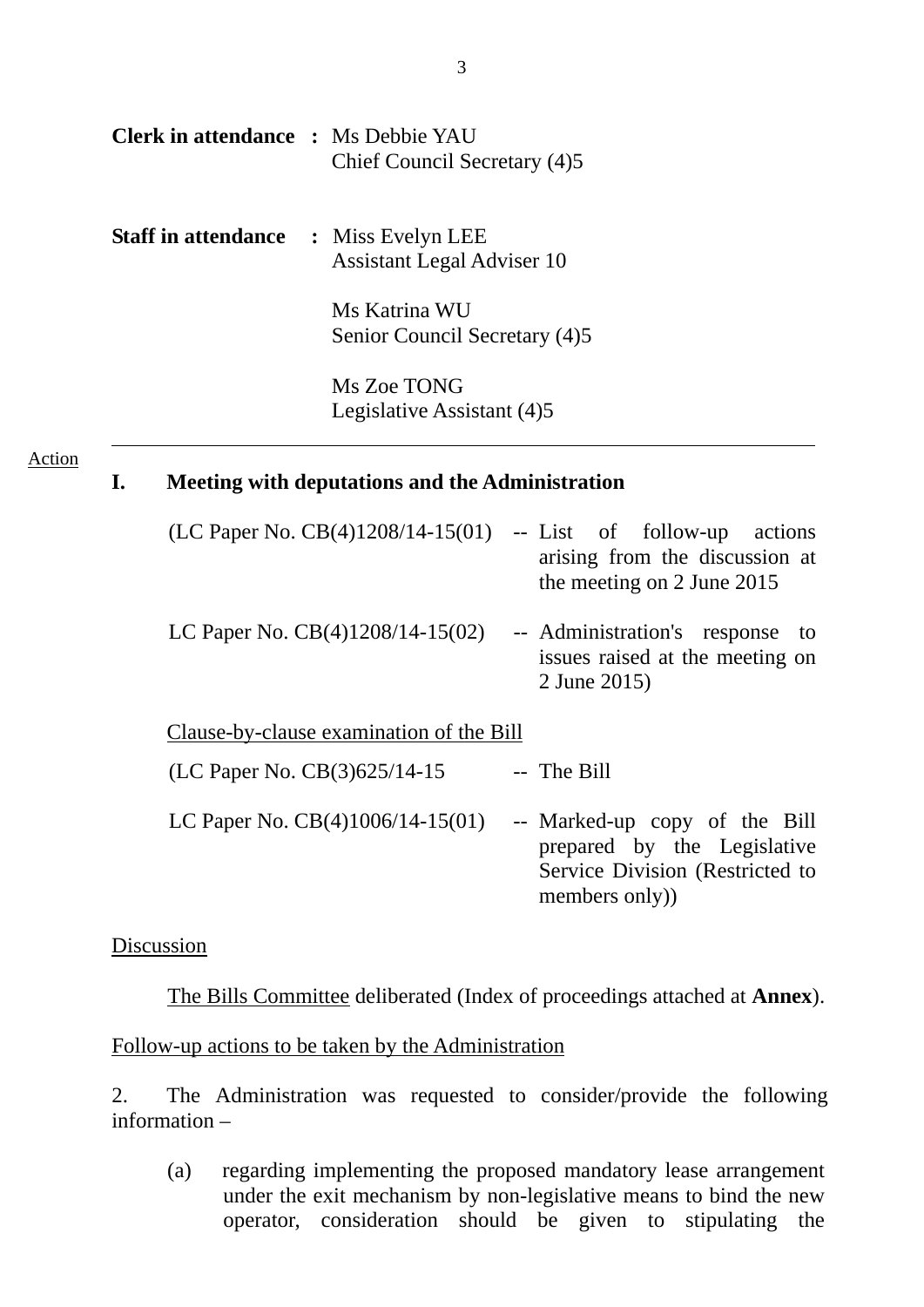requirement in the operating right for the new operator to rent the "essential premises" at market rent which should be subject to the same dispute resolution mechanism set out in the Bill;

- (b) on mandatory lease of essential premises under proposed section 11B, the provisions should be set out in such a way for the market to come into play before the mechanism was triggered under the order to be made by the Chief Executive ("CE") in Council, with details on the circumstances pertaining to the application of proposed section 11B(1);
- (c) the relevant arrangements in case the peak tramway service needed to be suspended for a certain period of time for redevelopment/upgrading purpose;
- (d) in respect of an application for operating right for peak tramway service under proposed section 2C, whether provision(s) should be added to stipulate the period of time within which the Administration should submit recommendation to CE in Council in relation to granting the operating right or otherwise, and notifying the applicant about the outcome to give business certainty; and
- (e) considering the following textual amendments:
	- (i) adding "service" after "maintain the tramway" in proposed section 8A(a) and (c); and
	- (ii) highlighting the element of "safety" in proposed section  $8E(1)(b)(ii)$  when CE in Council terminated the operating right granted to the company.

(*Post-meeting note*: The Administration's written response was issued to members vide LC Paper No. CB(4)1288/14-15(02) issued on 14 and 15 July 2015 respectively.)

#### **II. Any other business**

3. Members noted that the next meeting of the Bills Committee would be held on 16 July 2015 to meet with the Administration.

4. There being no other business, the meeting ended at 12:28 pm.

Council Business Division 4 Legislative Council Secretariat 24 September 2015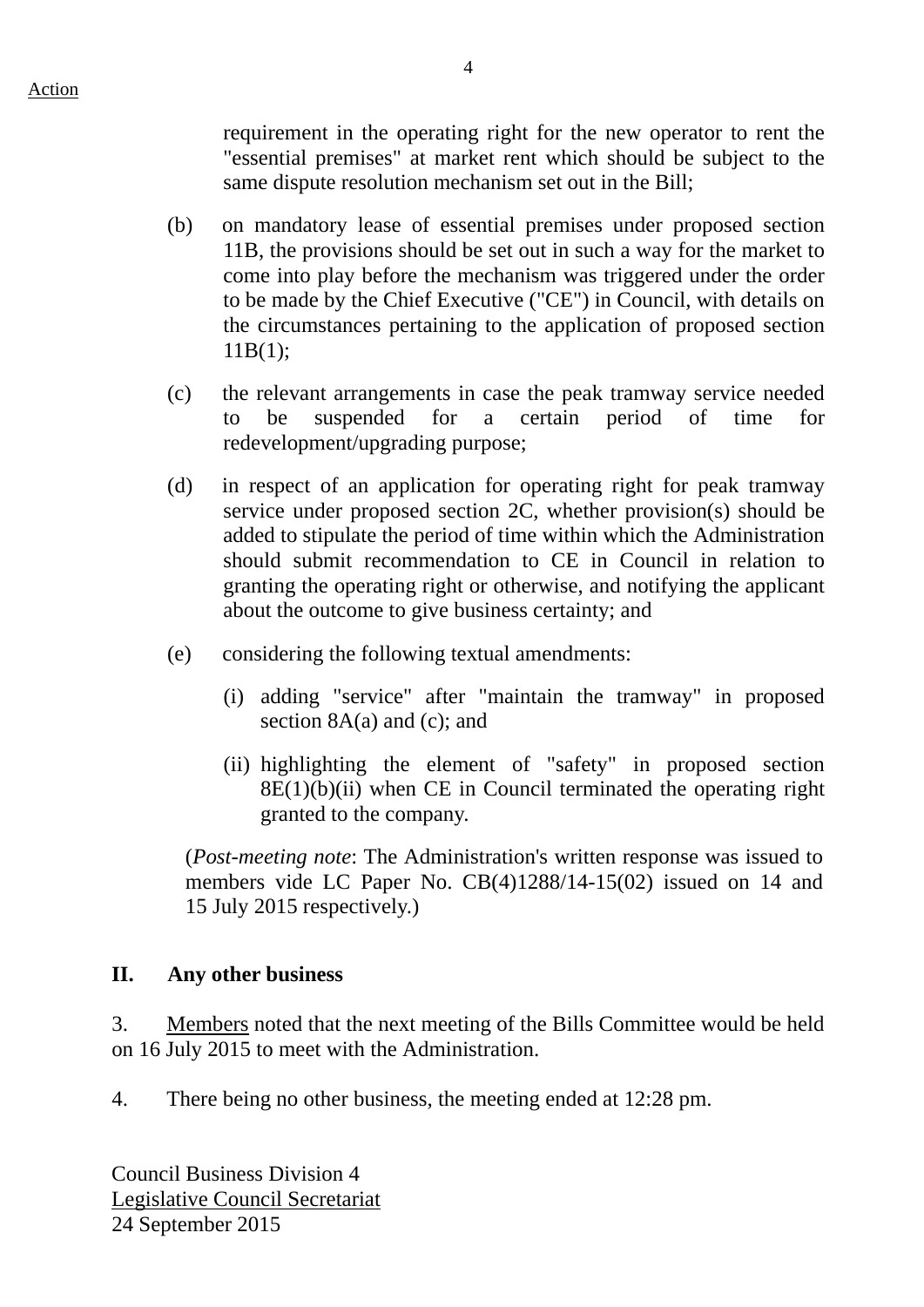#### **Proceedings of the third meeting of the Bills Committee on Peak Tramway (Amendment) Bill 2015 on Monday, 29 June 2015, at 8:45 am in Conference Room 3 of the Legislative Council Complex**

| <b>Time</b><br>marker | <b>Speaker</b>             | Subject(s)                                                                                                                                                                                                                                                                                                                                                                                                                                                                                                                                                                                                                                                                                                                                                                                                                                                                                                                            | <b>Action</b><br>required |
|-----------------------|----------------------------|---------------------------------------------------------------------------------------------------------------------------------------------------------------------------------------------------------------------------------------------------------------------------------------------------------------------------------------------------------------------------------------------------------------------------------------------------------------------------------------------------------------------------------------------------------------------------------------------------------------------------------------------------------------------------------------------------------------------------------------------------------------------------------------------------------------------------------------------------------------------------------------------------------------------------------------|---------------------------|
|                       |                            | Agenda item I-Meeting with the Administration and the deputations                                                                                                                                                                                                                                                                                                                                                                                                                                                                                                                                                                                                                                                                                                                                                                                                                                                                     |                           |
| $000156 -$<br>000410  | Chairman                   | Welcoming remarks                                                                                                                                                                                                                                                                                                                                                                                                                                                                                                                                                                                                                                                                                                                                                                                                                                                                                                                     |                           |
|                       |                            |                                                                                                                                                                                                                                                                                                                                                                                                                                                                                                                                                                                                                                                                                                                                                                                                                                                                                                                                       |                           |
| $000411 -$<br>000920  | <b>Civic Party</b>         | Presentation of views<br>[LC Paper No. CB(4)1272/14-15(01)]                                                                                                                                                                                                                                                                                                                                                                                                                                                                                                                                                                                                                                                                                                                                                                                                                                                                           |                           |
| $000921 -$<br>001222  | Liberal Party ("LP")       | LP supported granting operating right to the Peak<br>Tramways Company, Limited ("PTC") to enable its<br>long-term investment to upgrade its facilities for<br>carrying 60% more passengers. It considered that<br>the current long queues for peak tramway had caused<br>visitors to use other transportation means to reach the<br>peak, leading to traffic congestion in the peak area.<br>LP expressed concern on the need to preserve the<br>natural environment of the peak area and no plants<br>should be removed or damaged during PTC's<br>upgrading work. It disagreed with the proposed<br>mandatory lease arrangement ("MLA") under the Bill<br>as it might not be able to protect the right of private<br>property owner.                                                                                                                                                                                                |                           |
| $001223 -$<br>001710  | <b>PTC</b>                 | Presentation of views<br>[LC Paper No. CB(4)1208/14-15(03)]                                                                                                                                                                                                                                                                                                                                                                                                                                                                                                                                                                                                                                                                                                                                                                                                                                                                           |                           |
| $001711 -$<br>002512  | Chairman<br>Administration | In response to deputations' views and concerns, the<br>Administration advised that -<br>(a) the "premium" as stipulated in section $2A(1)$ of<br>the Peak Tramway Ordinance (Cap. 265)<br>("PTO") was the amount payable by the peak<br>tramway operator to the Government for the<br>government land on which the tram track and the<br>four intermediate stations were located for the<br>operating right for 1984-2003. In the past,<br>when the Chief Executive ("CE") in Council<br>granted the operating right to the operator in<br>reliance on section 2A, payment of premium was<br>a key term on which the operating right was<br>granted. The level of premium was assessed<br>based on the business performance of the<br>operator. The amount would be reported in the<br>Legislative Council ("LegCo") brief<br>and<br>published in the gazette upon the granting of the<br>operating right. The Administration was now |                           |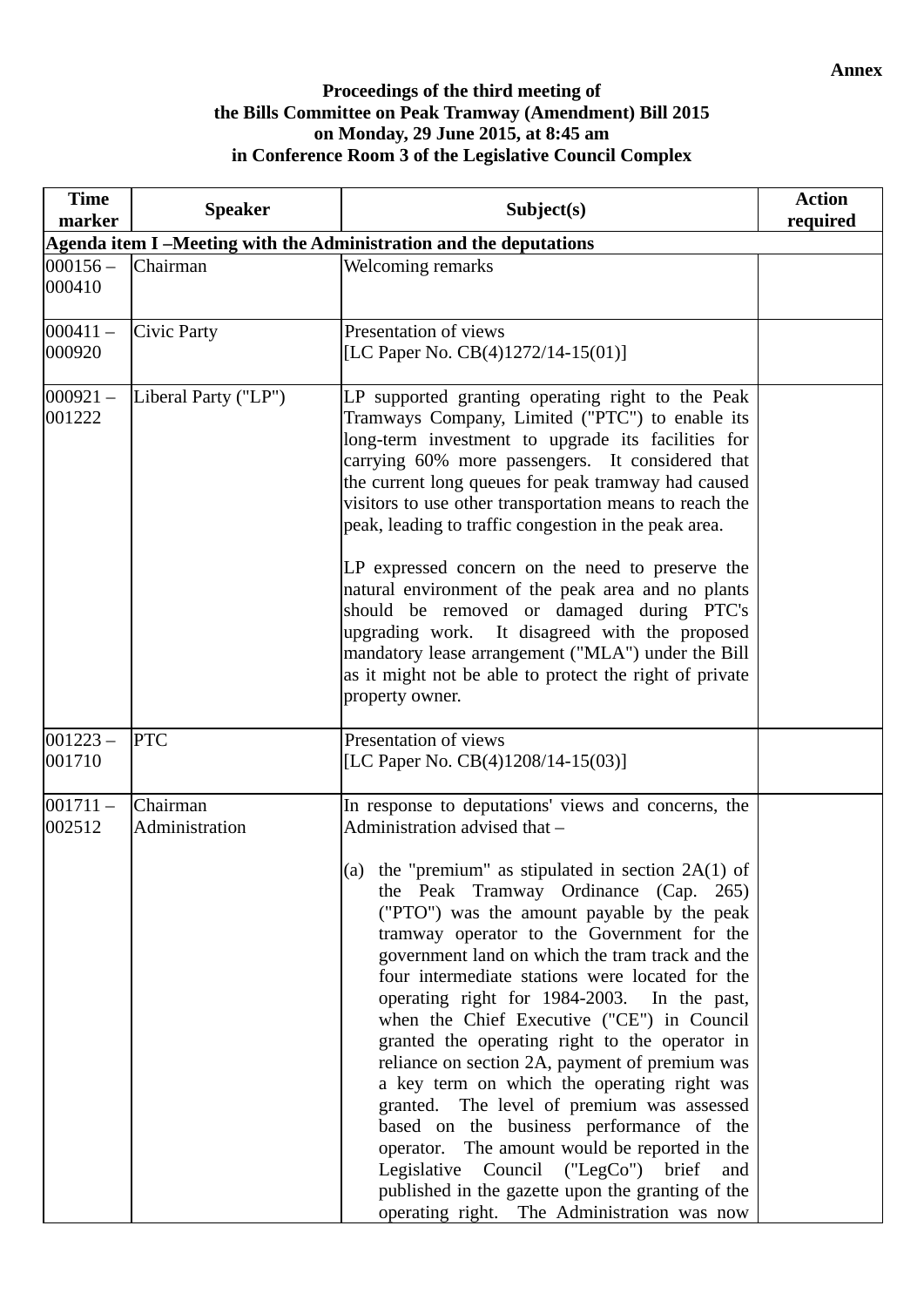| <b>Time</b><br>marker | <b>Speaker</b>                | Subject(s)                                                                                                                                                                                                                                                                                                                                                                                                                                                                                                                                                                                                                                                                                                                                                                                                                                                                                                                                                                                     | <b>Action</b><br>required |
|-----------------------|-------------------------------|------------------------------------------------------------------------------------------------------------------------------------------------------------------------------------------------------------------------------------------------------------------------------------------------------------------------------------------------------------------------------------------------------------------------------------------------------------------------------------------------------------------------------------------------------------------------------------------------------------------------------------------------------------------------------------------------------------------------------------------------------------------------------------------------------------------------------------------------------------------------------------------------------------------------------------------------------------------------------------------------|---------------------------|
|                       |                               | reviewing whether the previous practice of<br>charging premium, i.e. by a lump-sum payment<br>upfront, should continue;                                                                                                                                                                                                                                                                                                                                                                                                                                                                                                                                                                                                                                                                                                                                                                                                                                                                        |                           |
|                       |                               | according to proposed section $2C(2)(a)$ , if the<br>(b)<br>period for which the operating right was granted<br>to an operator was longer than three years, an<br>application by the operator for the grant of the<br>operating right for a further period might only be<br>made before the last three years of the current<br>This would help ensure that the<br>period.<br>Administration would have sufficient time to<br>arrange open tender when necessary;                                                                                                                                                                                                                                                                                                                                                                                                                                                                                                                               |                           |
|                       |                               | as set out in proposed section $2B(3)$ of the Bill,<br>(c)<br>in deciding whether or not to grant an operating<br>right, CE in Council must take into account all<br>relevant<br>If<br>matters.<br>necessary,<br>the<br>Administration would require the applicant to<br>provide supplementary information for the<br>consideration of CE in Council;                                                                                                                                                                                                                                                                                                                                                                                                                                                                                                                                                                                                                                          |                           |
|                       |                               | bureaux/departments<br>$(d)$ the<br>concerned<br>would<br>carefully examine PTC's upgrading<br>plan,<br>including the environmental impacts (if any) of<br>the proposed improvement measures; and                                                                                                                                                                                                                                                                                                                                                                                                                                                                                                                                                                                                                                                                                                                                                                                              |                           |
|                       |                               | (e) the proposed MLA was devised to minimize the<br>risk of disruption of peak tramway service by<br>enabling the new operator to have the right to use<br>the land, structure or building essential to peak<br>tramway operation ("essential premises") in case<br>there was a change of operator. Acquisition of<br>the essential premises was not necessary to<br>achieve the same purpose. PTC had expressed<br>objection to any compulsory acquisition of its<br>essential premises under the exit arrangement.<br>Rather, it considered the MLA an acceptable<br>arrangement. Indeed, the proposed MLA did<br>not constitute a deprivation of property as the<br>land owner still retained ownership of the<br>property, and that the owner still had the right to<br>sell the "essential premises" or receive rent at<br>market value under the MLA. Putting the MLA<br>in the law was the best way to protect the<br>interests of future peak tramway operators and<br>the land owner. |                           |
| $002513 -$<br>003127  | Chairman<br>Mr WONG Kwok-hing | As the operating right could be granted for up to<br>10 years and be further extended for another 10 years                                                                                                                                                                                                                                                                                                                                                                                                                                                                                                                                                                                                                                                                                                                                                                                                                                                                                     |                           |
|                       | Administration                | at most, Mr WONG suggested the Administration to<br>conduct an interim review during the 20-year period.                                                                                                                                                                                                                                                                                                                                                                                                                                                                                                                                                                                                                                                                                                                                                                                                                                                                                       |                           |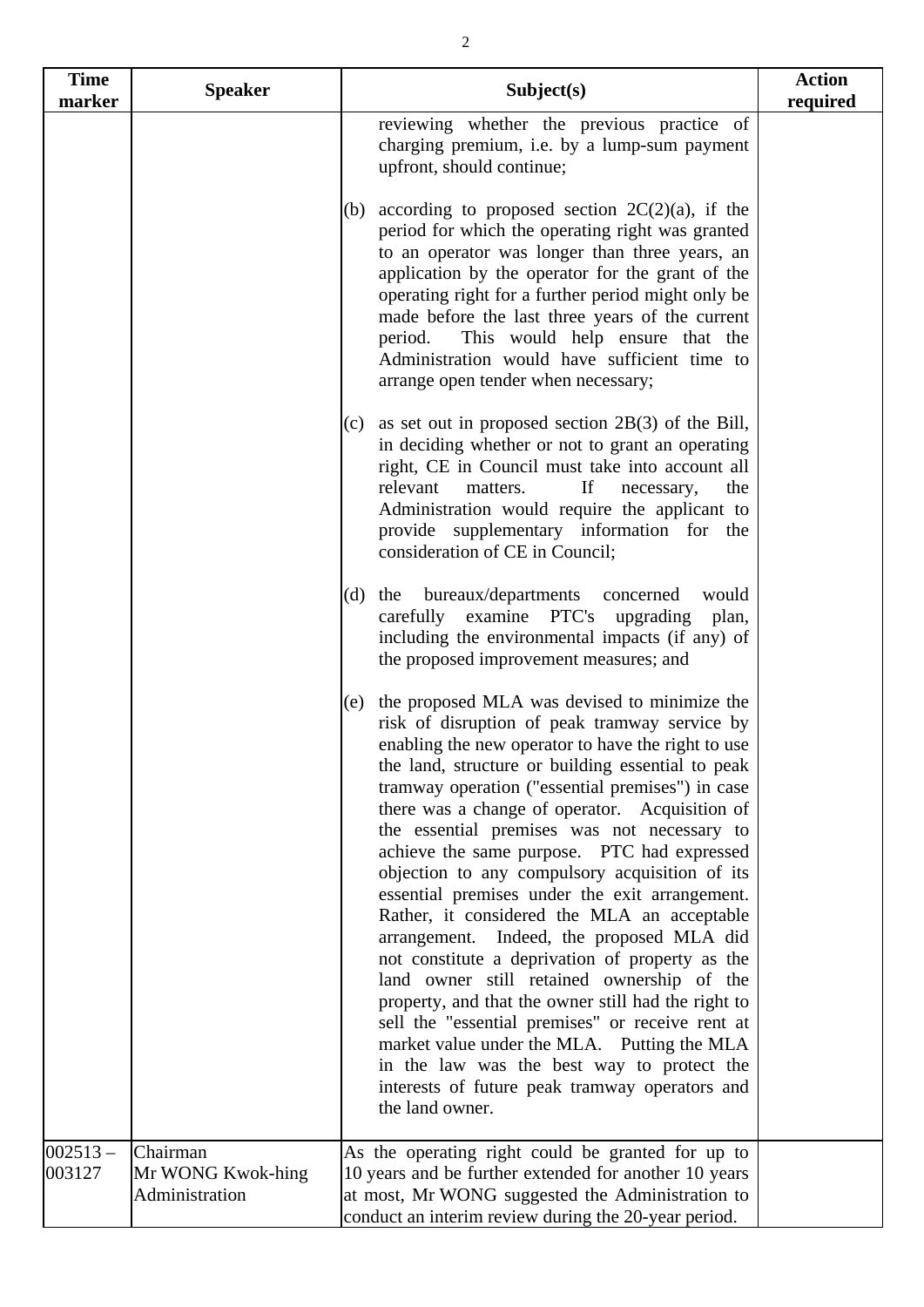| <b>Time</b><br>marker | <b>Speaker</b>                                | Subject(s)                                                                                                                                                                                                                                                                                                                                                                                                                                                                                                                                                                                                                                                                                                                                                                                                                                                                                                                                                                                                                                                                                                                                                                                                                                                                                                                                                                                                                                                                                                                                                                                                                                                                                                                                                                                                                                                                | <b>Action</b><br>required                                                                 |
|-----------------------|-----------------------------------------------|---------------------------------------------------------------------------------------------------------------------------------------------------------------------------------------------------------------------------------------------------------------------------------------------------------------------------------------------------------------------------------------------------------------------------------------------------------------------------------------------------------------------------------------------------------------------------------------------------------------------------------------------------------------------------------------------------------------------------------------------------------------------------------------------------------------------------------------------------------------------------------------------------------------------------------------------------------------------------------------------------------------------------------------------------------------------------------------------------------------------------------------------------------------------------------------------------------------------------------------------------------------------------------------------------------------------------------------------------------------------------------------------------------------------------------------------------------------------------------------------------------------------------------------------------------------------------------------------------------------------------------------------------------------------------------------------------------------------------------------------------------------------------------------------------------------------------------------------------------------------------|-------------------------------------------------------------------------------------------|
|                       |                                               | The Administration explained that if the operator<br>failed to maintain the operation of the peak tramway<br>in a safe manner or did not comply with the term(s)<br>on which the operating right was granted, the<br>Administration could require it to take remedial<br>actions, failing which CE in Council could terminate<br>its operating right. In reply to Mr WONG, the<br>Administration undertook to report to LegCo the<br>performance of peak tramway service at<br>an<br>appropriate juncture, such as before the grant or<br>extension of an operating right.                                                                                                                                                                                                                                                                                                                                                                                                                                                                                                                                                                                                                                                                                                                                                                                                                                                                                                                                                                                                                                                                                                                                                                                                                                                                                                |                                                                                           |
| $003128 -$<br>003642  | Chairman<br>Mr Frankie YICK<br>Administration | Mr YICK disagreed with the Administration's view as<br>set out in paragraph 2 of its paper (LC Paper No.<br>$CB(4)1208/14-15(02))$ that the proposed MLA<br>complied with the requirement under Article 105 of<br>the Basic Law ("BL105") concerning the protection<br>of private property which, in his opinion, should be<br>effected in such a way that no one including the<br>Government could impose any requirement further to<br>the land grant on the private property concerned.<br>Nevertheless, he agreed with Mr Paul TSE's prior<br>suggestion of implementing the proposed MLA<br>through surrendering the existing land grant and<br>making a re-grant for the plots of land concerned and<br>in the operating right, rather than in the Bill.<br>The Administration advised that even if the proposed<br>MLA could be implemented through a modified land<br>lease and the terms of the operating right in theory, it<br>could not achieve the exact same effect as putting<br>MLA in the law. This was because lease provisions<br>did not have any binding effect on non-contracting<br>parties (the new operator would not be a party to the<br>land lease) and certain arrangements (such as the<br>empowerment of the Lands Tribunal to handle<br>disputes over the terms of the mandatory lease) could<br>only be effected through legislative means. Further,<br>it would be necessary for the Government and land<br>owner to negotiate with the new operator on various<br>issues, including the payment of open market rent for<br>the essential premises, every time when the exit<br>mechanism was triggered.<br>This would not be<br>conducive to maintaining the long-term stability of<br>peak tramway service, and would defeat the very<br>purpose of putting in place an exit mechanism.<br>Mr YICK disagreed with the Administration. | The<br>Administration<br>to follow up as<br>per paragraph<br>$3(a)$ of<br>the<br>minutes. |
| $003643 -$<br>004230  | Chairman<br>Mr YIU Si-wing<br>Administration  | In reply to Mr YIU, the Administration advised that<br>the lessee under MLA would be designated and the<br>period of the lease determined by CE in Council.                                                                                                                                                                                                                                                                                                                                                                                                                                                                                                                                                                                                                                                                                                                                                                                                                                                                                                                                                                                                                                                                                                                                                                                                                                                                                                                                                                                                                                                                                                                                                                                                                                                                                                               |                                                                                           |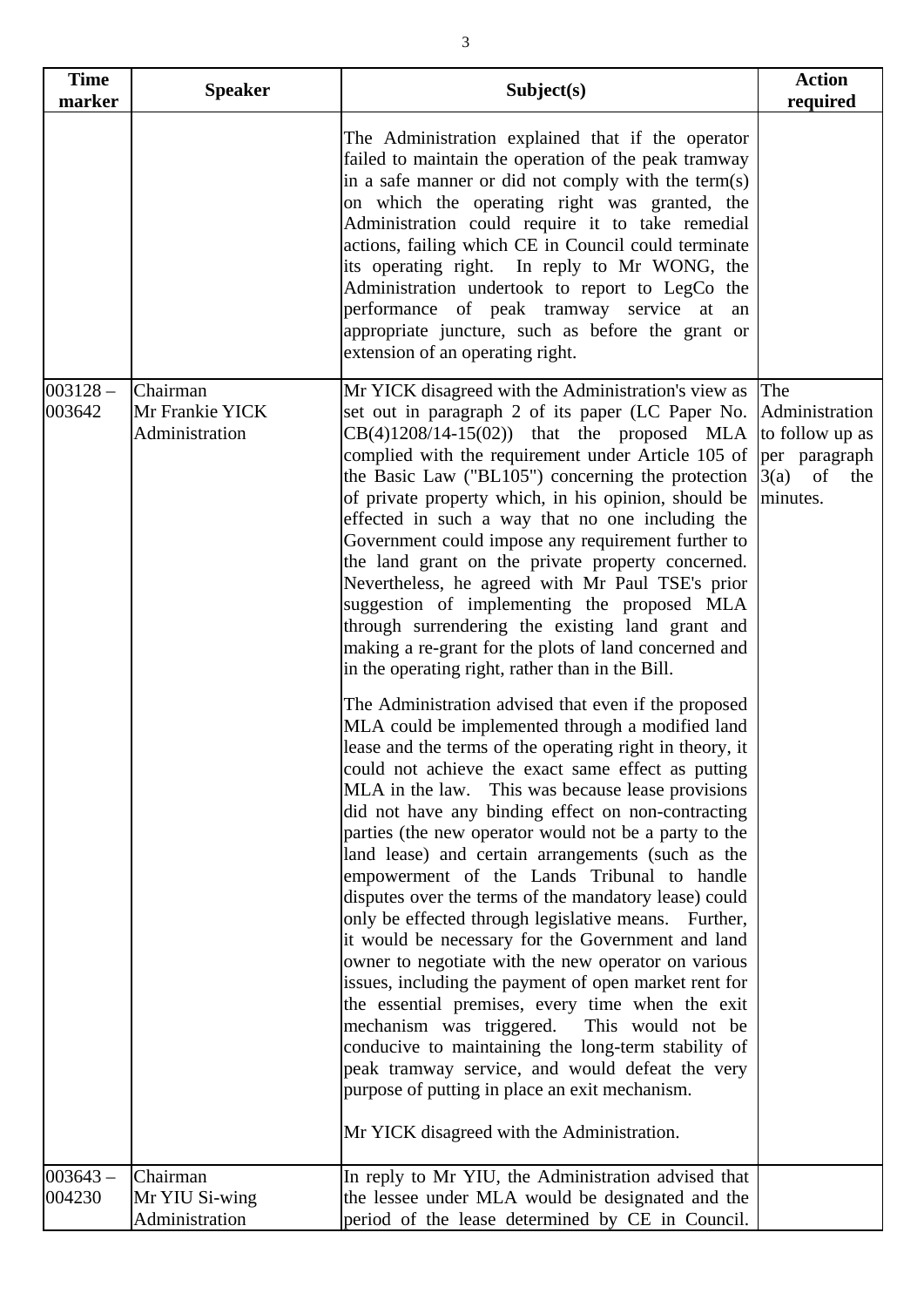| <b>Time</b>          | <b>Speaker</b>                             | Subject(s)                                                                                                                                                                                                                                                                                                                                                                                                                                                                                                                                                                                                                                                                                                       | <b>Action</b> |
|----------------------|--------------------------------------------|------------------------------------------------------------------------------------------------------------------------------------------------------------------------------------------------------------------------------------------------------------------------------------------------------------------------------------------------------------------------------------------------------------------------------------------------------------------------------------------------------------------------------------------------------------------------------------------------------------------------------------------------------------------------------------------------------------------|---------------|
| marker               |                                            |                                                                                                                                                                                                                                                                                                                                                                                                                                                                                                                                                                                                                                                                                                                  | required      |
|                      |                                            | The provisions as now drafted did not preclude the<br>operating right to be granted to an entity affiliated<br>with the Government if no suitable party could be<br>identified from the market. Indeed, there were<br>provisions empowering the Government to take<br>possession of the properties of an individual or a legal<br>person for a specified period of time under specified<br>circumstances in the Public Bus Services Ordinance<br>(Cap. 230), Ferry Services Ordinance (Cap. 104) and<br>Mass Transit Railway Ordinance (Cap. 556) ("the<br>three ordinances").<br>During the period of<br>possession-taking, the Administration could find a<br>new operator through tender.                     |               |
| $004231 -$<br>005327 | Chairman<br>Mr Tony TSE<br>Administration  | Mr TSE expressed objection to the proposed MLA as<br>it was unjust to the property owner. He elaborated<br>that the property owner had no choice but to lease the<br>land and premises to the new operator selected by the<br>Government, and allow the tenancy to continue even<br>if the new operator did not comply with certain lease<br>He suggested allowing PTC to sell the<br>terms.<br>property and premises concerned in case it was<br>unwilling to lease them to a designated party.<br>The Administration reiterated the disadvantages of<br>compulsory sale of essential premises.<br>PTC<br>accepted the proposed MLA but was unwilling to sell<br>the essential premises.                        |               |
| $005328 -$<br>010021 | Chairman<br><b>PTC</b><br>Administration   | In response to the enquiry of the Chairman, PTC<br>advised that it considered the current MLA proposal<br>the best option to ensure the continued operation of<br>peak tramway.<br>In response to the Chairman's concern,<br>the<br>Administration advised that the dispute resolution<br>mechanism over the terms was part of the proposed<br>MLA. It assured members that the proposed MLA<br>under the Bill could solve the problem of a lack of<br>exit mechanism associated with peak tramway<br>operation. The proposed MLA would and could<br>only apply to peak tramway operation. Any future<br>legislative proposal incorporating the idea of MLA<br>would be subject to LegCo's scrutiny and passage. |               |
| $010022 -$<br>010835 | Chairman<br>Dr Kenneth CHAN<br>Civic Party | Noting that the Bill proposed MLA while repealing<br>existing section 11 of PTO on purchase by<br>Government of tramway after the Administration had<br>discussed and agreed with PTC, Dr CHAN expressed<br>concern that the practice of obtaining agreement with<br>the existing operator and then amending the relevant<br>legislation would become a precedent of practice in<br>future.                                                                                                                                                                                                                                                                                                                      |               |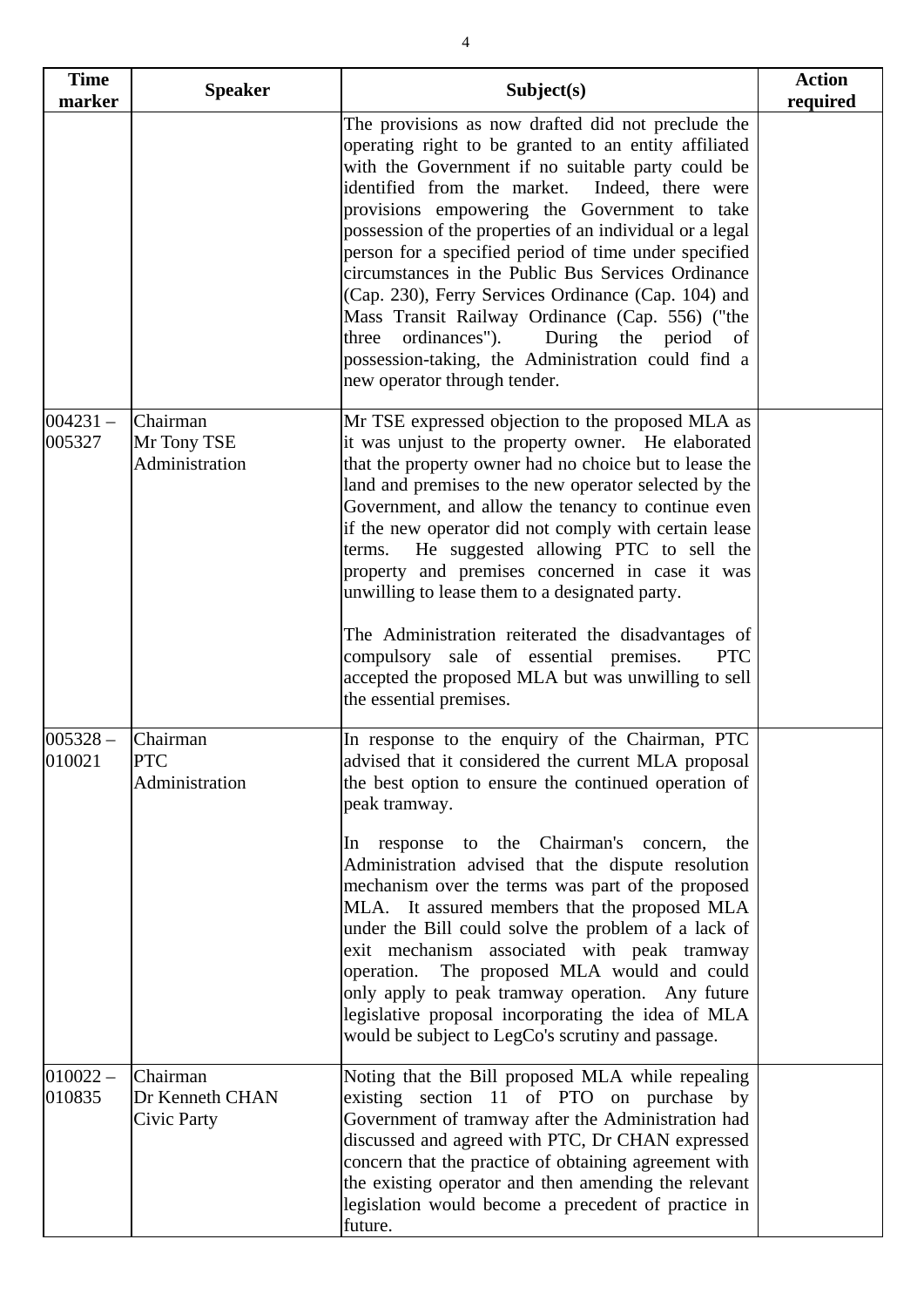| <b>Time</b><br>marker | <b>Speaker</b>                                | Subject(s)                                                                                                                                                                                                                                                                                                                                                                                                                                                                                                                                                                                                                                                                                                                                                                                                                                                                                                                                                                                                                                                                                                                                                                                         | <b>Action</b><br>required |
|-----------------------|-----------------------------------------------|----------------------------------------------------------------------------------------------------------------------------------------------------------------------------------------------------------------------------------------------------------------------------------------------------------------------------------------------------------------------------------------------------------------------------------------------------------------------------------------------------------------------------------------------------------------------------------------------------------------------------------------------------------------------------------------------------------------------------------------------------------------------------------------------------------------------------------------------------------------------------------------------------------------------------------------------------------------------------------------------------------------------------------------------------------------------------------------------------------------------------------------------------------------------------------------------------|---------------------------|
|                       |                                               | Discussion on the proposed MLA and its advantages.<br>The Administration further explained that prior to the<br>passage of the Peak Tramway (Amendment) Bill<br>1985, PTO had provided an exit arrangement and<br>conferred to the then Governor in Council the right to<br>mandatorily buy back the undertaking of the peak<br>tramway within six months after the expiration of<br>28 years from the time when PTC was empowered to<br>construct the tramway, and within six months after<br>the expiration of every subsequent period of seven<br>Yet, PTO no longer featured any provision on<br>years.<br>exit arrangement after passage of the Peak Tramway<br>(Amendment) Bill 1985. With the proposed sections<br>8A to 8E (which empowered the Government to take<br>action when there was any default) and sections 11A<br>to 11D (on the mandatory lease of essential premises<br>and sale of essential equipment when exit had to be<br>triggered), the existing section 11 (which only catered<br>for only two very specific scenarios concerning the<br>operator becoming insolvent and service suspension)<br>would no longer be required and hence was proposed<br>to be repealed. |                           |
| $010836 -$<br>011320  | Chairman<br>Mr WONG Kwok-hing<br><b>PTC</b>   | In response to Mr WONG's enquiry, PTC advised that<br>the company had renovated all the intermediate<br>stations with new weather protection facilities.<br>- If<br>PTC would be granted a 10-year operating right<br>commencing in January 2016, it would submit and,<br>subject to approval as well as the grant of the second<br>10-year operating right, implement a comprehensive<br>upgrading plan for the peak tramway, with a view to<br>improving the queuing situations by (i) increasing the<br>current carrying capacity from 120 to 200 passengers<br>with longer tramcars, and (ii) relocating the Garden<br>Road terminus uphill to house the whole queuing area<br>in an air-conditioned environment.<br>PTC stressed<br>that the upgrading plan was a significant investment<br>to the company, and was expected to be completed in<br>four to five years' time.<br>The Chairman added that the paths and railings along<br>the intermediate stations of the peak tramway should<br>also be well-maintained by PTC.                                                                                                                                                               |                           |
| $011321 -$<br>011515  | Chairman<br>Mr Frankie YICK<br>Administration | Noting the Administration's advice<br>that if the<br>proposed MLA was implemented by incorporating the<br>requirements in the operating right, the Administration<br>and land owner would need to negotiate with the new<br>operator every time when there was a change of<br>operator, Mr YICK opined that it was an ordinary                                                                                                                                                                                                                                                                                                                                                                                                                                                                                                                                                                                                                                                                                                                                                                                                                                                                     |                           |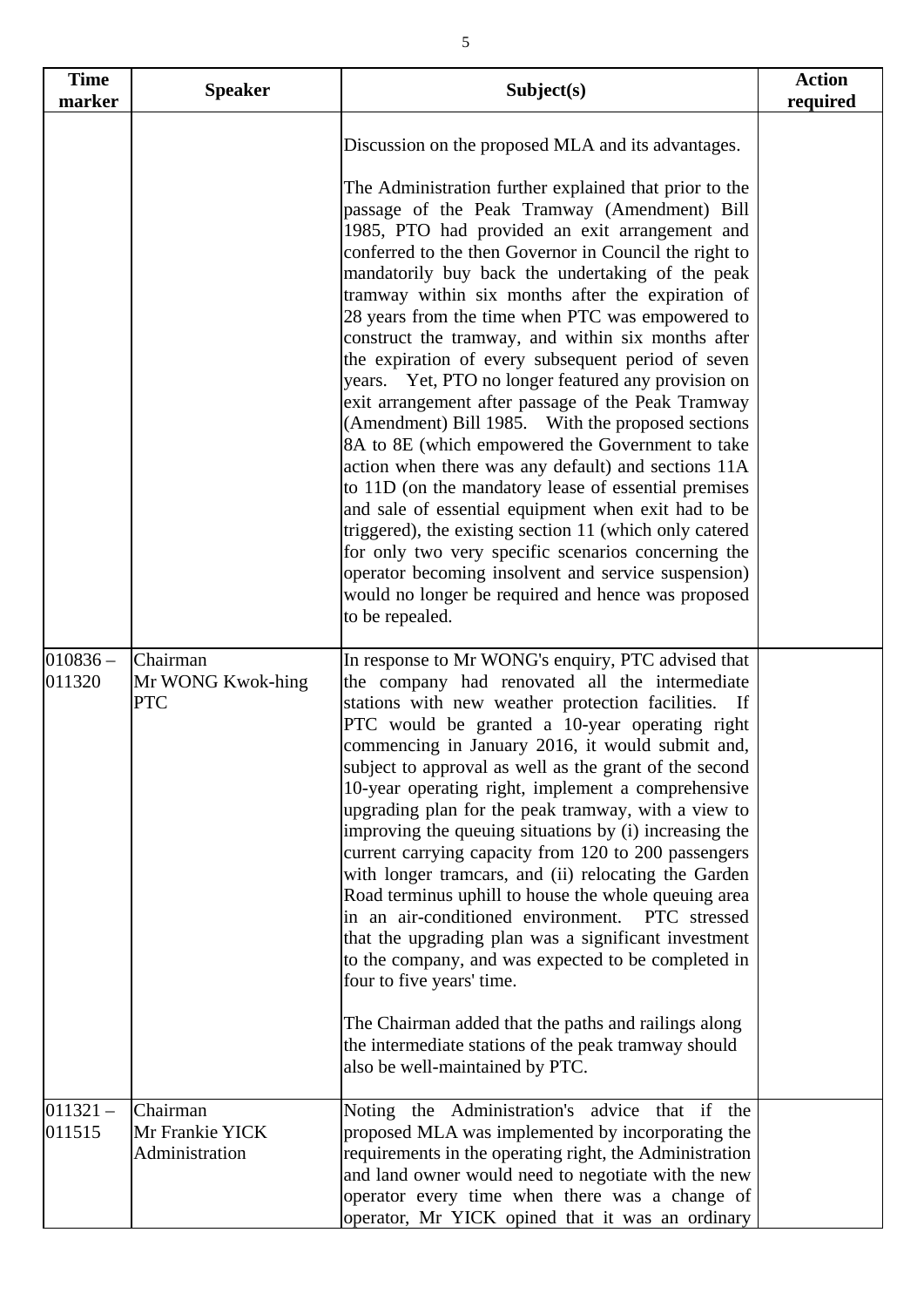| <b>Time</b><br>marker | <b>Speaker</b>                                | Subject(s)                                                                                                                                                                                                                                                                                                                                                                                                                                                                                                                                                                                                                                                                                                                                                                                                                                                                                          | <b>Action</b><br>required |
|-----------------------|-----------------------------------------------|-----------------------------------------------------------------------------------------------------------------------------------------------------------------------------------------------------------------------------------------------------------------------------------------------------------------------------------------------------------------------------------------------------------------------------------------------------------------------------------------------------------------------------------------------------------------------------------------------------------------------------------------------------------------------------------------------------------------------------------------------------------------------------------------------------------------------------------------------------------------------------------------------------|---------------------------|
|                       |                                               | procedure and it would be necessary for the<br>Administration to negotiate the terms with the new<br>operator. He agreed with Mr Paul TSE's suggestion<br>implementing MLA through land<br>lease<br>on<br>modification although it might involve compensating<br>the incumbent operator.                                                                                                                                                                                                                                                                                                                                                                                                                                                                                                                                                                                                            |                           |
| $011516 -$<br>011900  | Chairman<br>Mr Paul TSE<br><b>PTC</b>         | In reply to Mr TSE's enquiries, PTC advised that it<br>might need to spend considerable amount of time, in<br>terms of years, to discuss with the Administration in<br>order to reach a mutually acceptable solution on the<br>conditions on implementing MLA through land lease<br>modification. Moreover, such conditions, like the<br>payment of market rent for essential premises, could<br>not bind the new operator who was not a party to the<br>PTC considered that land lease<br>land lease.<br>modification was not a practical option due to the<br>significant time delay.                                                                                                                                                                                                                                                                                                             |                           |
|                       | Break & Meeting with the Administration       |                                                                                                                                                                                                                                                                                                                                                                                                                                                                                                                                                                                                                                                                                                                                                                                                                                                                                                     |                           |
| $013023 -$<br>014459  | Chairman<br>Administration                    | The Administration briefed members on its response<br>to issues raised at the meeting on 2 June 2015<br>(LC Paper No. CB(4)1208/14-15(02)).<br>Discussion on the proposed MLA under the exit<br>mechanism in the Bill.                                                                                                                                                                                                                                                                                                                                                                                                                                                                                                                                                                                                                                                                              |                           |
| $014500 -$<br>014841  | Chairman<br>Mr YIU Si-wing<br>Administration  | Regarding MLA under the proposed section 11B, The<br>Mr YIU considered that the provisions should be set Administration<br>out in such a way for the market force to first come to follow up as<br>into play (i.e. the existing land owner should be given $\left  \text{per} \right $<br>a chance to negotiate on the lease arrangements with $ 3(b) $<br>the operator identified by CE in Council before the minutes.<br>mechanism was triggered under the order to be made<br>by CE in Council). The Administration agreed to<br>consider the matter.<br>(Post-meeting note: The Administration proposed that<br>a provision should be added to sections 11B and 11C<br>under the Bill to stipulate that CE in Council must not<br>make an order to trigger a mandatory lease or sale<br>unless it considered that peak tramway service would<br>likely be disrupted if no such order was made.) | paragraph<br>of<br>the    |
| $014842 -$<br>015706  | Chairman<br>Mr Frankie YICK<br>Administration | Mr<br>YICK's<br>the<br>In<br>response<br>to<br>concern,<br>Administration<br>advised<br>that<br><b>PTC</b><br>and<br>the<br>Administration might need a long time to reach<br>consensus on land lease modification.<br>Yet, the<br>current operating right would expire on 31 December<br>2015. There was also uncertainty under a land lease<br>approach as to whether the new operator would be<br>willing to pay market rent to the land owner in renting<br>the essential premises. Meanwhile, the proposed                                                                                                                                                                                                                                                                                                                                                                                     |                           |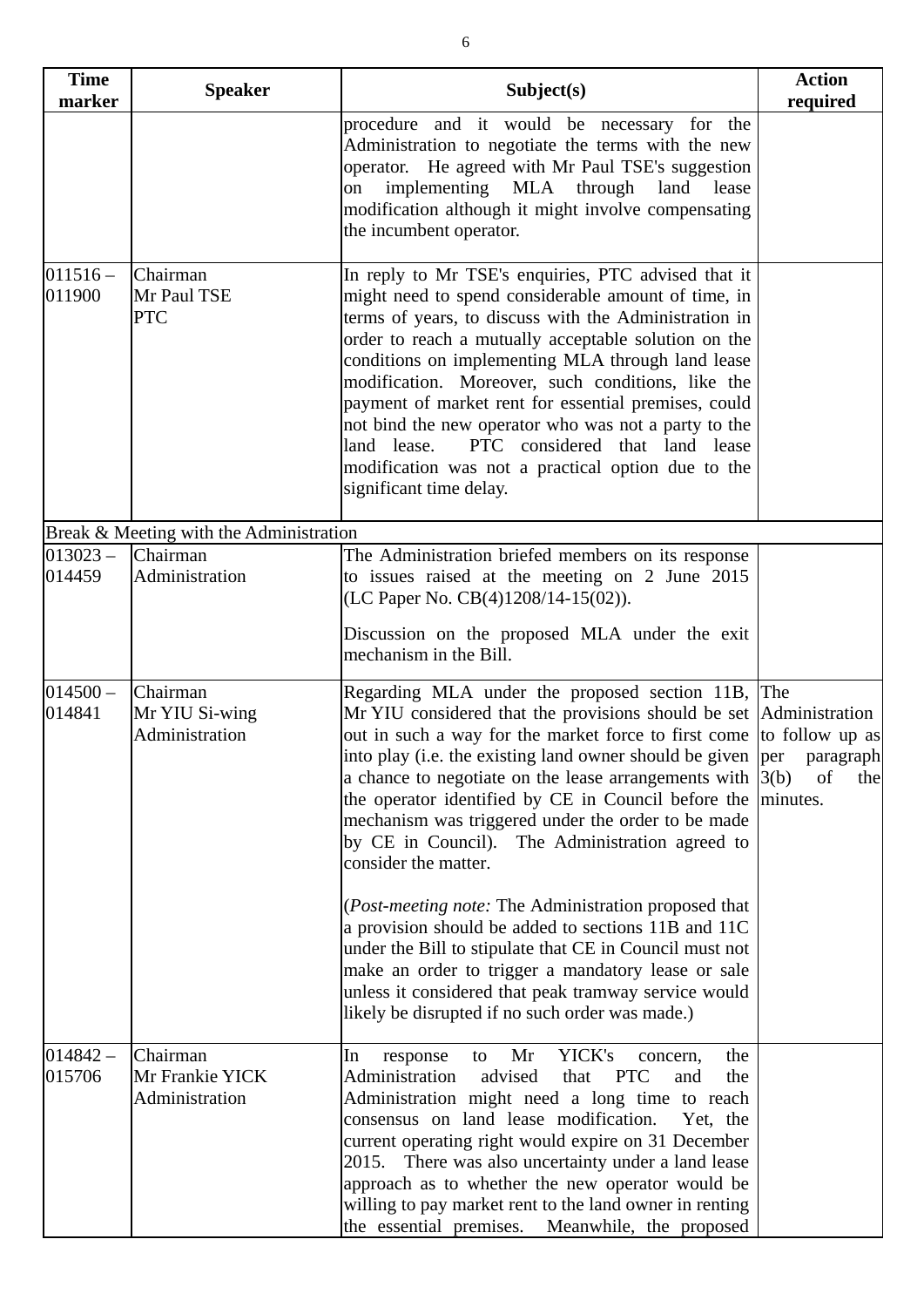| <b>Time</b><br>marker | <b>Speaker</b>                                                                              | Subject(s)                                                                                                                                                                                                                                                                                                                                                                                                                                                                                                                                                                                                                                                                                                                                                                                                                                                                                                                                                                                                                                                                                                                                                                                                                                                                                                                                                                                                                                                                                                                                                                                                                                                                                                      | <b>Action</b><br>required                                          |
|-----------------------|---------------------------------------------------------------------------------------------|-----------------------------------------------------------------------------------------------------------------------------------------------------------------------------------------------------------------------------------------------------------------------------------------------------------------------------------------------------------------------------------------------------------------------------------------------------------------------------------------------------------------------------------------------------------------------------------------------------------------------------------------------------------------------------------------------------------------------------------------------------------------------------------------------------------------------------------------------------------------------------------------------------------------------------------------------------------------------------------------------------------------------------------------------------------------------------------------------------------------------------------------------------------------------------------------------------------------------------------------------------------------------------------------------------------------------------------------------------------------------------------------------------------------------------------------------------------------------------------------------------------------------------------------------------------------------------------------------------------------------------------------------------------------------------------------------------------------|--------------------------------------------------------------------|
|                       |                                                                                             | MLA could solve the problem of a lack of exit<br>mechanism associated with peak tramway operation.<br>In any event, the proposed MLA would not prevent<br>the land owner to sell its essential premises to the new<br>operator, if the former so wished.                                                                                                                                                                                                                                                                                                                                                                                                                                                                                                                                                                                                                                                                                                                                                                                                                                                                                                                                                                                                                                                                                                                                                                                                                                                                                                                                                                                                                                                        |                                                                    |
|                       |                                                                                             | Mr YICK considered that the Administration might<br>grant another interim operating right to PTC for two<br>years to buy time for both parties to consider the<br>suggestion of implementing the proposed MLA<br>through surrender and re-grant of land lease.                                                                                                                                                                                                                                                                                                                                                                                                                                                                                                                                                                                                                                                                                                                                                                                                                                                                                                                                                                                                                                                                                                                                                                                                                                                                                                                                                                                                                                                  |                                                                    |
| $015707 -$<br>022937  | Chairman<br><b>Assistant legal Adviser</b><br>("ALA")<br>Administration<br>Mr SIN Chung-kai | Discussion on -<br>precedent of court ruling vis-à-vis law-making.<br>(a)<br>The Administration advised that the ruling of a per<br>court case would become case law and might $ 3(b) $<br>serve as a precedent for future cases handled by minutes.<br>the lower court $(s)$ .<br>Yet, each and every<br>legislative proposal would be subject to LegCo's<br>scrutiny on a case-by-case basis before it was<br>passed and became law. Hence there was no<br>"precedent"<br>as such in the<br>context<br><sub>of</sub><br>law-making;<br>(b) protection of private property right in accordance<br>with law as required under BL105. Regarding<br>the "proportionality test" outlined in footnote 2 of<br>the Administration's paper (LC Paper No.<br>$CB(4)1069/14-15(03)$ , the case on <i>Hysan</i><br>Development CO. Ltd. & Ors v Town Planning<br>Board, CACV 232 & 233 of 2012, according to<br>the Administration's response at a previous<br>meeting of the Bills Committee, a party of the<br>case had sought to lodge an appeal to the Court<br>of Final Appeal. ALA further expressed that<br>the proposed MLA might have certain impacts on<br>the property right of PTC.<br>The Administration advised that BL105 sought to<br>protect the rights of an owner to use and<br>dispose of his/her property while restrictions<br>imposed by the Government on such shall be<br>made "in accordance with law";<br>the need to reflect the policy intent in the Bill<br>(c)<br>that the power under the proposed section 11B<br>should not be exercised by CE in Council<br>through an order unless it considered that peak<br>tramway service would likely be disrupted if no<br>such order was made; | The<br>Administration<br>to follow up as<br>paragraph<br>of<br>the |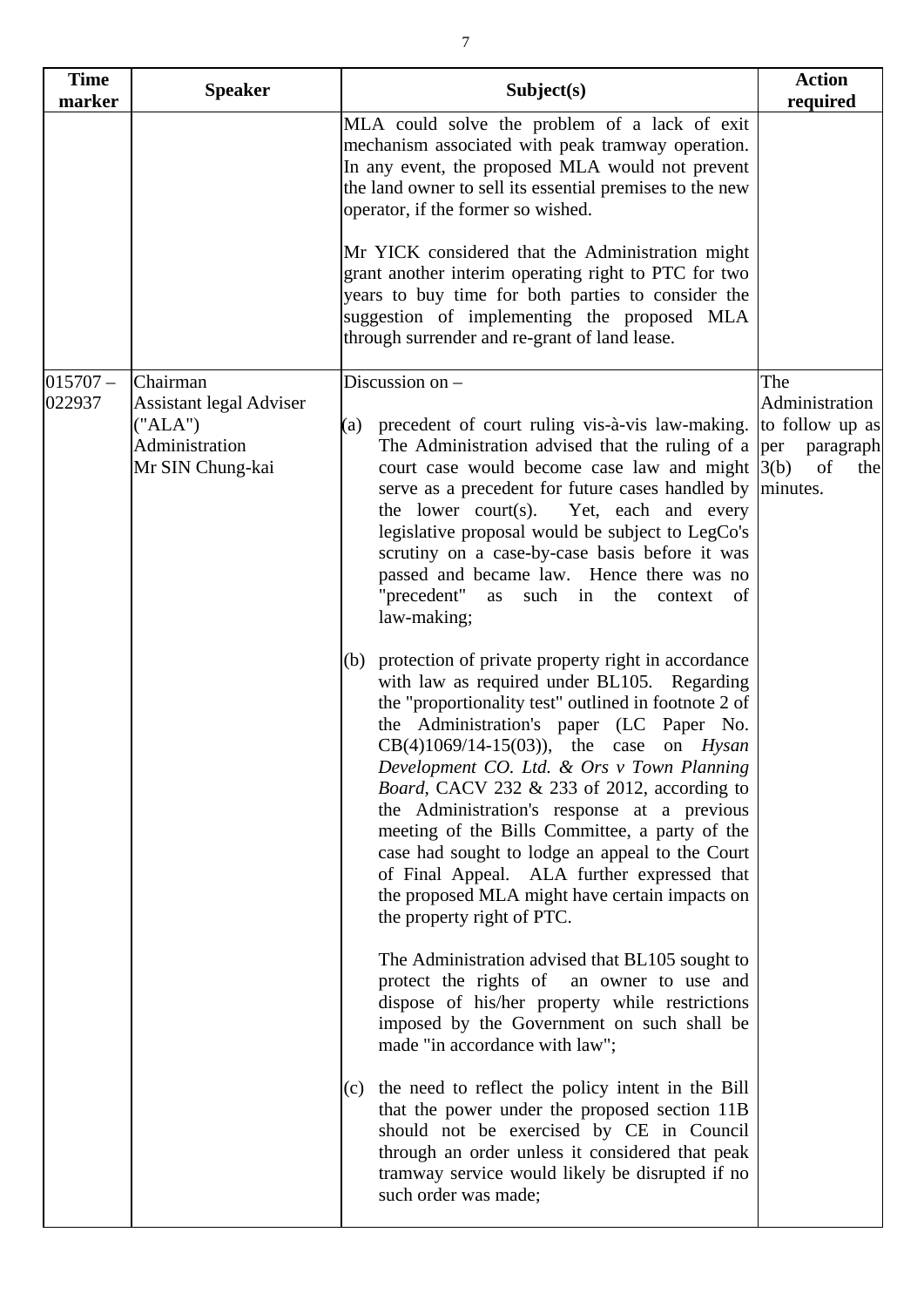| <b>Speaker</b>                                              | Subject(s)                                                                                                                                                                                                                                                                                                                                                                                                                                                                                                                                                                               | <b>Action</b><br>required                                                                     |
|-------------------------------------------------------------|------------------------------------------------------------------------------------------------------------------------------------------------------------------------------------------------------------------------------------------------------------------------------------------------------------------------------------------------------------------------------------------------------------------------------------------------------------------------------------------------------------------------------------------------------------------------------------------|-----------------------------------------------------------------------------------------------|
|                                                             | (d) negotiation with PTC on the operating right and<br>upgrading plan of the peak tramway which<br>would commence once the Bill was passed; and                                                                                                                                                                                                                                                                                                                                                                                                                                          |                                                                                               |
|                                                             | sections 9, 10 and 11 of PTO which were<br>(e)<br>obsolete and would be repealed.                                                                                                                                                                                                                                                                                                                                                                                                                                                                                                        |                                                                                               |
| Chairman<br>Mr Frankie YICK<br>Administration               | Discussion on the relevant arrangements in case the<br>peak tramway service needed to be suspended for a<br>certain period of time for redevelopment/upgrading<br>purpose.                                                                                                                                                                                                                                                                                                                                                                                                               | The<br>Administration<br>to follow up as<br>paragraph<br>per<br>3(c)<br>of<br>the<br>minutes. |
| Chairman                                                    | Discussion on -                                                                                                                                                                                                                                                                                                                                                                                                                                                                                                                                                                          |                                                                                               |
| Administration                                              | (a) implications of setting a precedent in the context<br>of law-making; and                                                                                                                                                                                                                                                                                                                                                                                                                                                                                                             |                                                                                               |
|                                                             | (b) implementing the proposed MLA by the "Deed<br>of Mutual Covenant approach" or under the<br>terms of the operating right.                                                                                                                                                                                                                                                                                                                                                                                                                                                             |                                                                                               |
|                                                             | Mr TSE indicated reservations on the view of the<br>Administration, and still considered it more desirable<br>to implement the proposed MLA through land lease<br>modification.                                                                                                                                                                                                                                                                                                                                                                                                          |                                                                                               |
| Chairman<br>Mr Frankie YICK                                 | Mr YICK reiterated that the proposed MLA could be<br>implemented by non-legislative means, including<br>modifying the relevant land lease and/or stipulating<br>the requirements as part of the terms of the operating<br>right granted to the new operator. He also disagreed<br>that the MLA proposed in the Bill conformed with<br>BL105 as PTC's property right was not unaffected.                                                                                                                                                                                                  |                                                                                               |
| Chairman<br>Mr YIU Si-wing<br>Administration<br>Mr Paul TSE | On the account that the operation of peak tramway<br>involved public interest, its service should be<br>improved in a timely manner, and that the existing<br>operating right would expire at the end of 2015,<br>Mr YIU considered that granting the operating right<br>to PTC should not be deferred.<br>The Administration advised that implementing the<br>proposed MLA by way of land lease modification<br>could not achieve the same binding effect as<br>legislative amendments. Mr TSE cautioned that the<br>proposed MLA would become a precedent once the<br>Bill was passed. |                                                                                               |
|                                                             | Mr Paul TSE                                                                                                                                                                                                                                                                                                                                                                                                                                                                                                                                                                              |                                                                                               |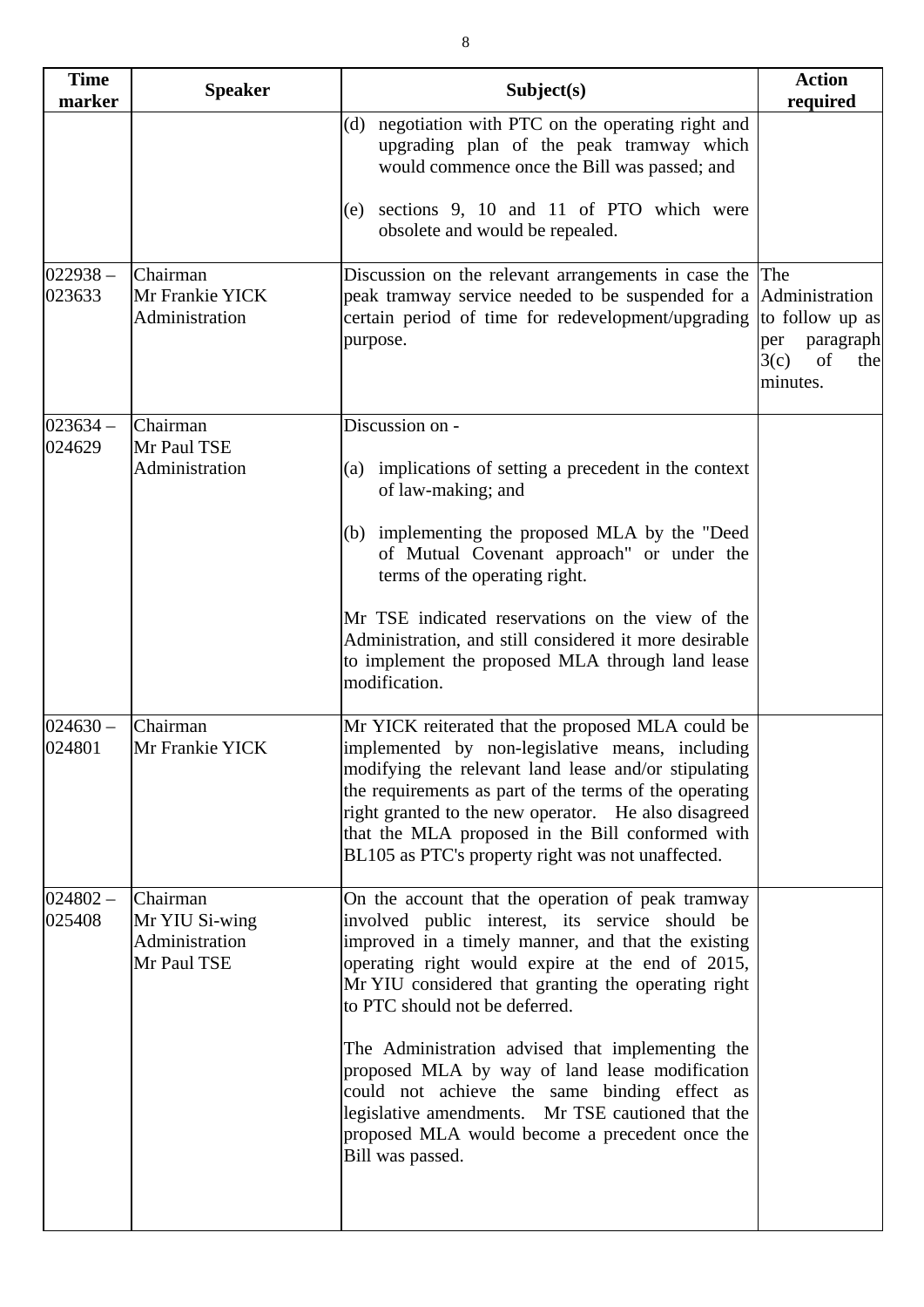| <b>Time</b><br>marker | <b>Speaker</b>                                                  | Subject(s)                                                                                                                                                                                                                                                                                                                                                                                                                                                                                                                                                                                                                                                                                              | <b>Action</b><br>required                                                                     |
|-----------------------|-----------------------------------------------------------------|---------------------------------------------------------------------------------------------------------------------------------------------------------------------------------------------------------------------------------------------------------------------------------------------------------------------------------------------------------------------------------------------------------------------------------------------------------------------------------------------------------------------------------------------------------------------------------------------------------------------------------------------------------------------------------------------------------|-----------------------------------------------------------------------------------------------|
|                       | Clause-by-clause examination of the Bill                        |                                                                                                                                                                                                                                                                                                                                                                                                                                                                                                                                                                                                                                                                                                         |                                                                                               |
| $025409 -$<br>030542  | Chairman<br>Administration<br>Mr SIN Chung-kai                  | Clause 6 – Sections 2B and 2C added<br>In respect of an application for the operating right for<br>peak tramway service under proposed section 2C,<br>Mr SIN asked whether provision(s) should be added<br>to stipulate the period of time within which the<br>Administration should submit its recommendation to<br>CE in Council in relation to granting the operating<br>right or otherwise, and notifying the applicant about<br>the outcome to give business certainty.<br>The Administration agreed to consider the suggestion.<br>(Post-meeting note: The Administration proposed<br>adding a provision to specify that CE in Council had<br>to determine an application for the operating right | The<br>Administration<br>to follow up as<br>paragraph<br>per<br>3(d)<br>of<br>the<br>minutes. |
| $030543 -$<br>031459  | Chairman<br>Dr Kenneth CHAN<br>Administration                   | without unreasonable delay.)<br>Discussion on the implementation of the upgrading<br>plan stipulated in proposed section $2B(5)$ and (6).<br>The Administration undertook to consult Members on<br>the upgrading plan before giving approval, as part of<br>the consultation for the grant of a further operating<br>right as and when the operator applied for it.                                                                                                                                                                                                                                                                                                                                     |                                                                                               |
| $031500 -$<br>031640  | Chairman<br>Mr YIU Si-wing<br>Administration<br>Mr Frankie YICK | Mr YIU, Mr YICK and the Chairman agreed with<br>Mr SIN that there should be provision(s) stipulating<br>the period of time within which the Administration<br>should submit the recommendation to CE in Council<br>in relation to granting the operating right or<br>otherwise, and notifying the applicant about the<br>outcome to give business certainty.                                                                                                                                                                                                                                                                                                                                            |                                                                                               |
| $031641 -$<br>031947  | Chairman<br>Administration                                      | Clause 7 to Clause 12<br>Members raised no query on the above clauses.                                                                                                                                                                                                                                                                                                                                                                                                                                                                                                                                                                                                                                  |                                                                                               |
| $031948 -$<br>032039  | Mr Frankie YICK<br>Administration                               | Clause 13 - Sections 8A to 8E added<br>Mr YICK suggested adding "service" after "maintain<br>the tramway" in proposed section $8A(a)$ and (c).<br>( <i>Post-meeting note:</i> The Administration proposed to<br>revise in the Chinese text of the proposed section<br>8A(a), by deleting "維持" and substituting "維修<br>保養".)                                                                                                                                                                                                                                                                                                                                                                             | The<br>Administration<br>to follow up as<br>per paragraph<br>$3(e)(i)$ of the<br>minutes.     |
| $032040 -$<br>033412  | Chairman<br>Administration<br>ALA<br>Mr YIU Si-wing             | Clause 13 – Sections 8A to 8E added<br>ALA referred to the proposed section 8E(3) and<br>expressed that, according to the section, CE in                                                                                                                                                                                                                                                                                                                                                                                                                                                                                                                                                                | The<br>Administration<br>to follow up as<br>per<br>paragraph                                  |